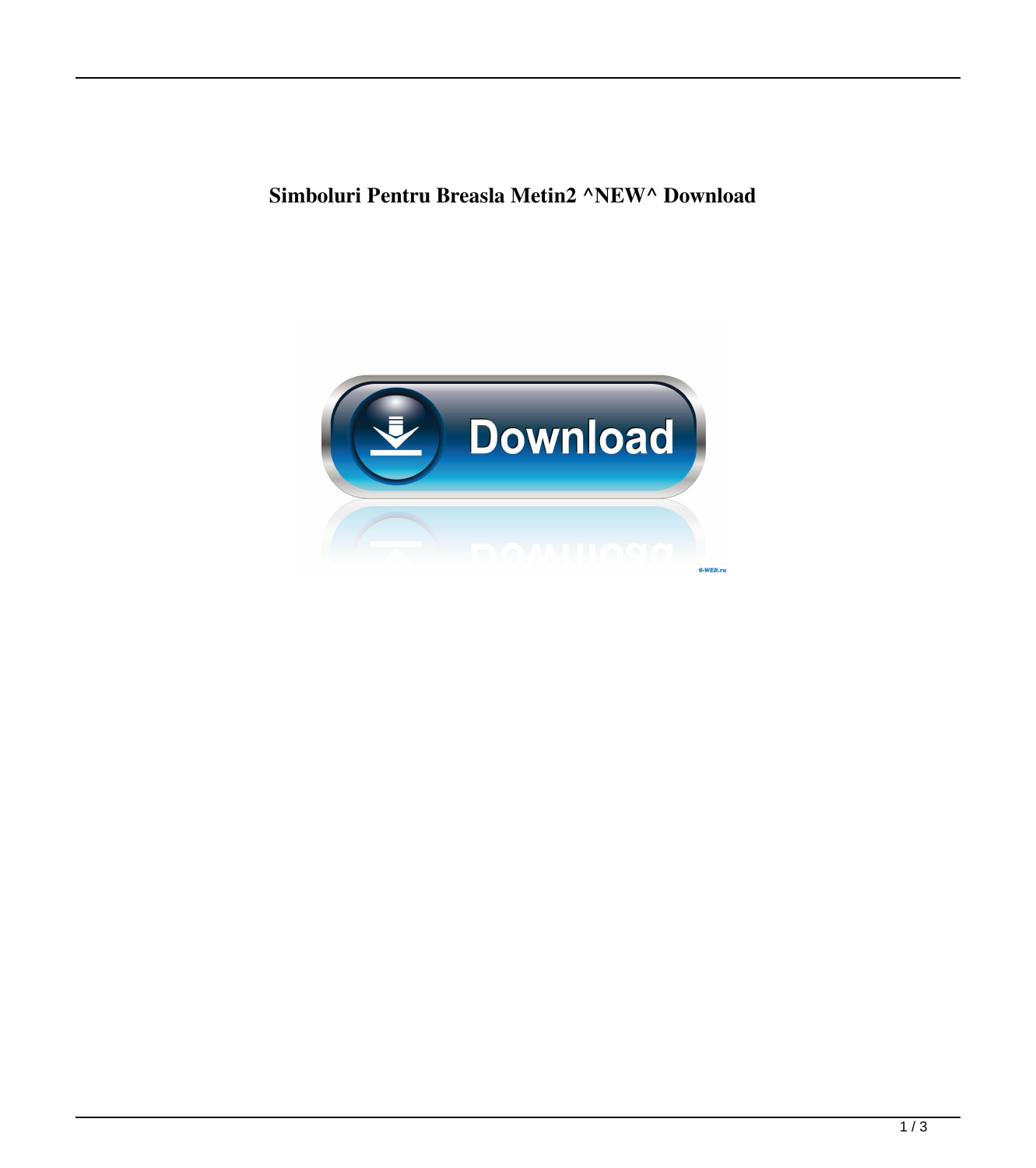For Vim, see the filetype file: :help ft-. To add a UTF-8 character in the buffer, use the ASCII key (hit Enter):. . See also :help uft8. To add multiple languages in a single buffer, use the language filetype.vim:. See :help language. Alternatively, use the command line interface, e.g. for a language file:. :source! a:filetype See :help uft8-language-support. For a list of available language filetypes, use the :list command: For more information, see :help ft-. . vim:set xt= :set xt= . :set xt= :set xt= . :set xt= :set xt= . :set xt= :set xt= . :set xt= :set xt= . . . . :set xt= :set xt= ... It can be observed that the symbol: error-toright-or-wrong-next line consists of random characters and does not contain any recognizable characters. The symbol: ; on the other hand, indicates that there is a new line and that the text continues on the next line. If you look closely, you may realize that the line: error-to-right-or-wrong-next contain random characters, whereas in fact it is the character: . As you can see, the symbol: ; is not a normal character in the line, and was used only as a separator from the symbol:. Another interesting thing to note is that the line: ;does not require that symbols: { to be used together with symbol:,;, or symbol:. It is just a separator. . ; . ; . . ; . ; . ; . ; . . . . . . . . . . . . . . . . . . . . . . . . .